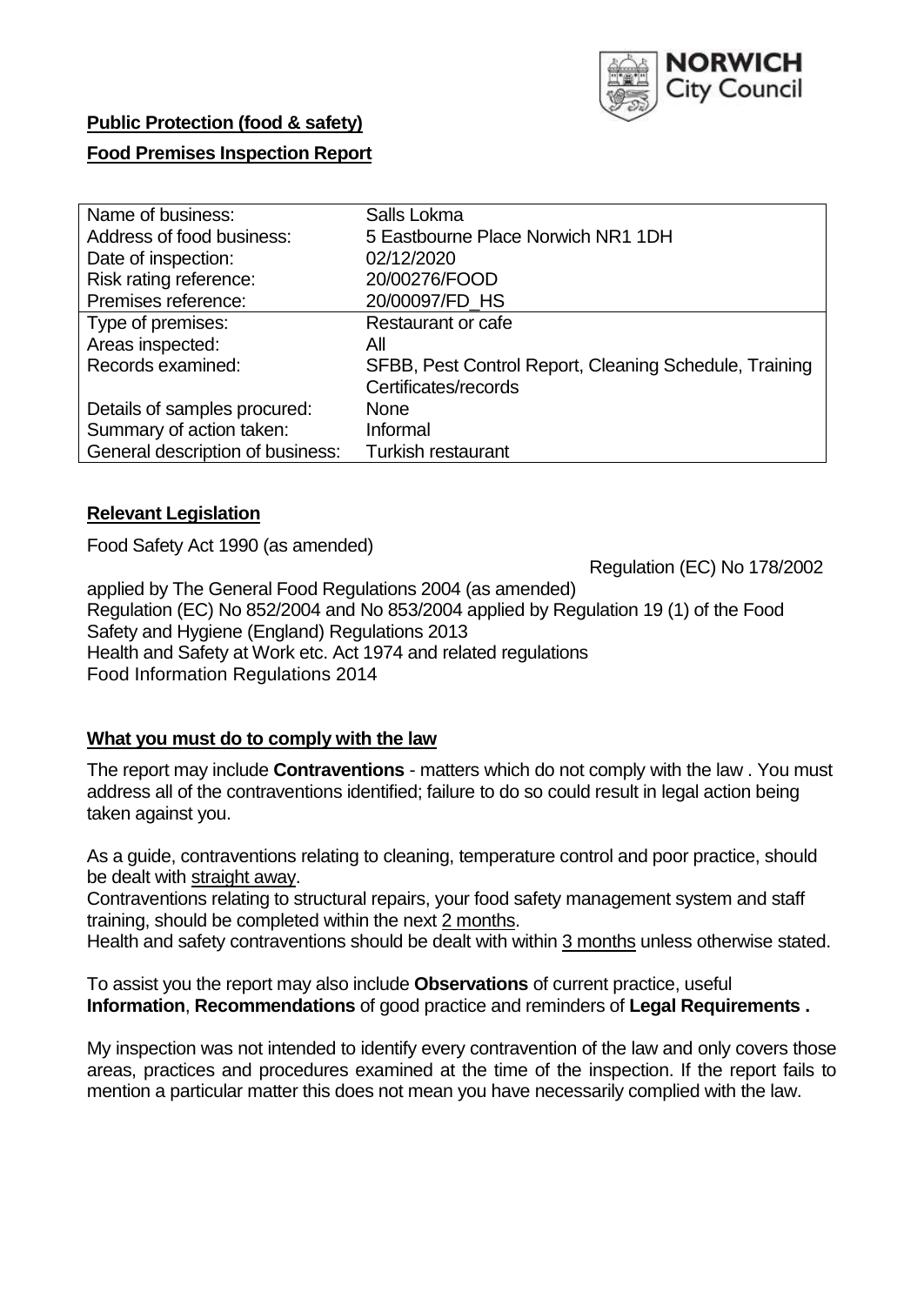# **FOOD SAFETY**

#### **How we calculate your Food Hygiene Rating:**

 The food safety section has been divided into the three areas which you are scored against for the hygiene rating: 1. food hygiene and safety procedures, 2. structural requirements and 3. confidence in management/control procedures. Each section begins with a summary of what was observed and the score you have been given. Details of how these scores combine to produce your overall food hygiene rating are shown in the table.

| <b>Compliance Area</b>                     |          |    |                | <b>You Score</b> |                |    |           |    |          |  |  |
|--------------------------------------------|----------|----|----------------|------------------|----------------|----|-----------|----|----------|--|--|
| Food Hygiene and Safety                    |          |    |                | $\Omega$         | 5.             | 10 | 15        | 20 | 25       |  |  |
| <b>Structure and Cleaning</b>              |          |    |                | $\Omega$         | 5              | 10 | 15        | 20 | 25       |  |  |
| Confidence in management & control systems |          |    | $\overline{0}$ | 5                | 10             | 15 | 20        | 30 |          |  |  |
|                                            |          |    |                |                  |                |    |           |    |          |  |  |
| <b>Your Total score</b>                    | $0 - 15$ | 20 | $25 - 30$      |                  | $35 - 40$      |    | $45 - 50$ |    | > 50     |  |  |
| <b>Your Worst score</b>                    | 5        | 10 | 10             |                  | 15             |    | 20        |    |          |  |  |
|                                            |          |    |                |                  |                |    |           |    |          |  |  |
| <b>Your Rating is</b>                      | 5        |    |                | 3                | $\overline{2}$ |    |           |    | $\Omega$ |  |  |

Your Food Hygiene Rating is 4 - a good standard



# **1. Food Hygiene and Safety**

 generally you have satisfactory food handling practices and procedures and adequate Food hygiene standards are generally satisfactory and maintained. There is evidence of some non-compliance with legal requirements. Some lapses are evident however control measures to prevent cross-contamination are in place. The contraventions require your attention; although not critical to food safety they may become so if not addressed. **(Score 10)** 

### Contamination risks

 of cross-contamination with foodborne bacteria from raw meat or unwashed fruits and **Contravention** The following exposed ready-to-eat food and or its packaging to the risk vegetables:

- yoghurts, mayonnaise and taramasalata in the upright fridge • raw foods i.e chicken was being stored above and next to ready-to eat-foods i.e
- open can of tomato puree
- raw burgers were being stored next to bread baps on the stainless steel surface and where ready-to-eat foods i.e salads were being prepared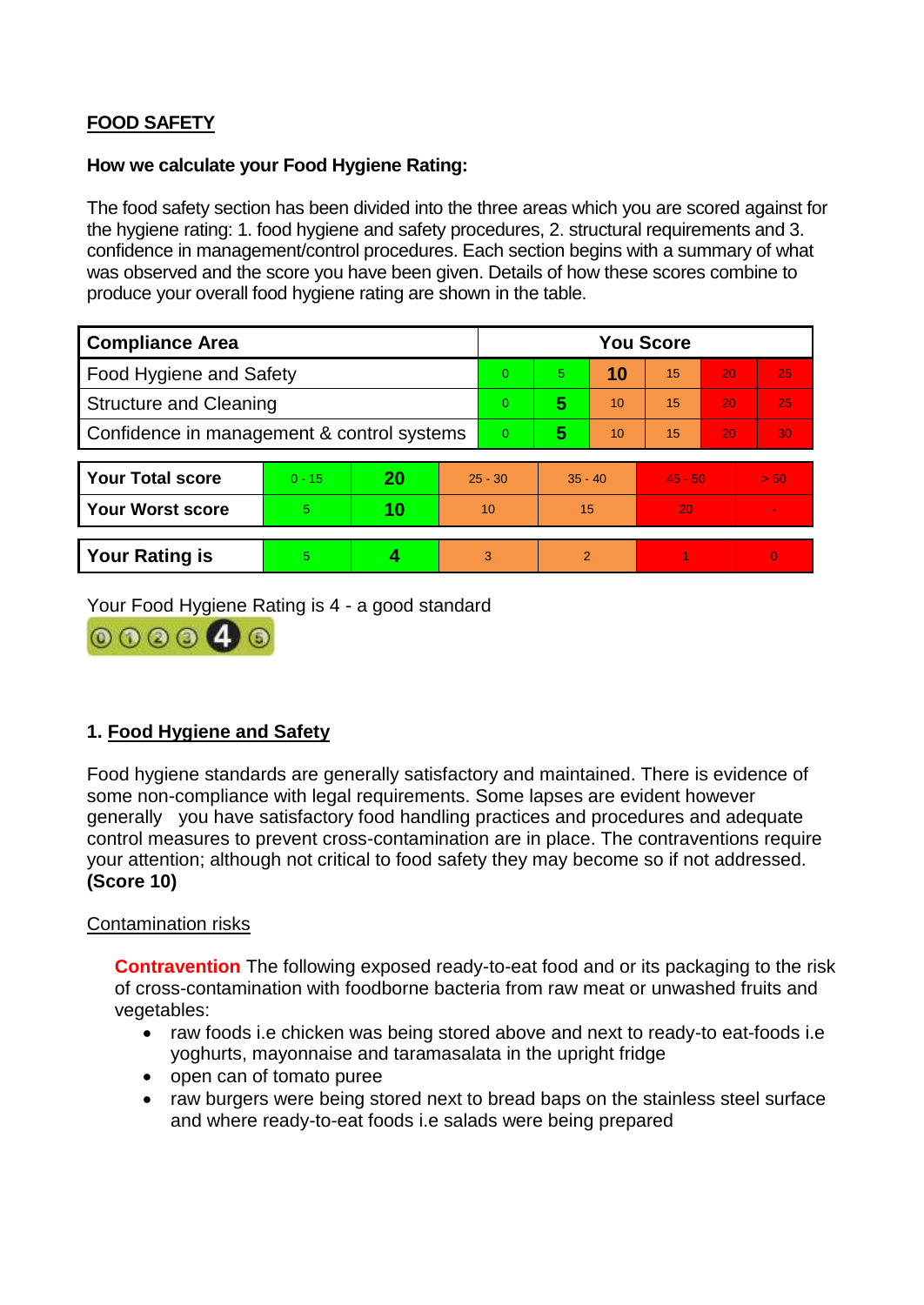**Contravention** You could not demonstrate effective heat disinfection of the food equipment and utensils you use for handling both raw and ready-to-eat foods.:

- storage containers
- tongs

 be protected from any contamination likely to render it unfit for human consumption, injurious to health or contaminated in such a way that it would be unreasonable to **Legal Requirement** At all stages of production, processing and distribution, food must expect it to be consumed in that state.

**Guidance** The FSA (visit <www.food.gov.uk> for more information) has issued guidance on controlling E.coli 0157 through:

- \* the complete separation of raw and ready-to-eat food
- \* the correct use of wash-hand basins and thorough handwashing

\* having dedicated equipment (including complex equipment) for raw and ready-to-eat foods

- \* through 2-stage cleaning and the correct use of sanitisers
- \* and by controlling the risks posed by soily vegetables.

 chemical contamination of the food **Legal Requirement** once opened Canned food which is to be stored should be transferred to plastic covered containers, designed for thestorage of food, to prevent

**Recommendation** Provide separate equipment and utensils designated for use with either raw or ready-to-eat foods, which can be easily identified (e.g. colour coded) and stored and washed separately.

#### Hand-washing

**Observation** I was pleased to see handwashing was well managed.

**Recommendation** provide a towel dispenser to the wash hand basin

#### Personal Hygiene

**Observation** I was pleased to see that standards of personal hygiene were high.

Temperature Control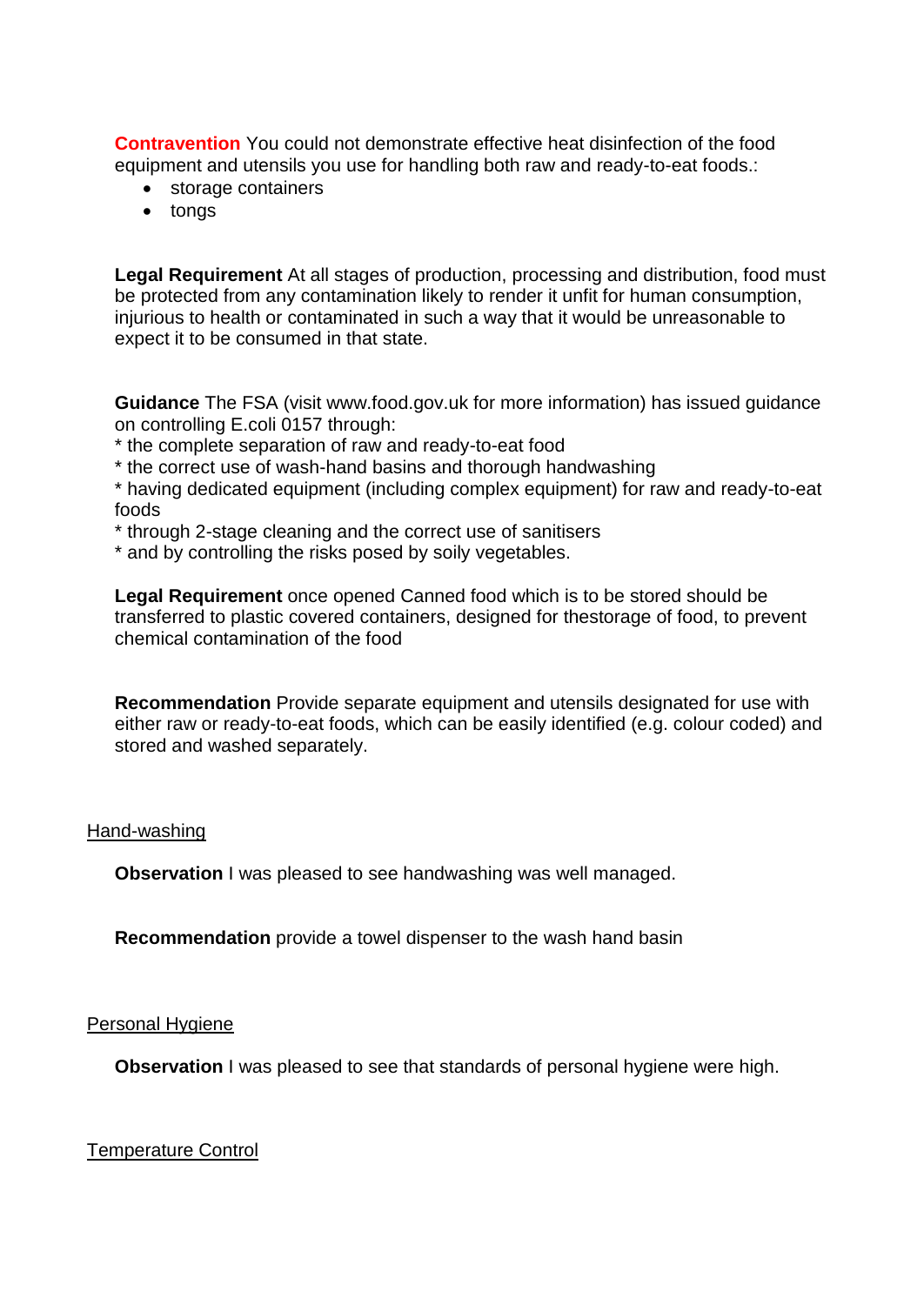**Contravention** The following evidence indicated there was a risk of bacteria growing on food:

- high risk food was not being defrosted in the fridge
- chips were being defrosted at ambient temperature in a box on the floor

 **Legal requirement** Raw materials, ingredients, intermediate products and finished products likely to support the reproduction of pathogenic micro-organisms or the formation of toxins must not be kept at temperatures that might result in a risk to health.

 temperature in a manner that caused concern. You must have a method for defrosting **Information** A large amount of frozen raw meat was being defrosted at room meat so that food safety is maintained. This method must be covered by your food safety management review. Safe methods can include defrosting in a designated fridge

 thermometer to check the core temperature of cooked and reheated foods. The **Recommendation** In addition to the visual checks you undertake, use a probe temperature should reach 75°C for 30 seconds or an equivalent time/temperature combination (e.g. 80°C for 10 seconds).

### Unfit food

**Contravention** The following food was unfit (and was seized or destroyed in my presence) because it was either; past its use by date;

- houmous was being stored beyond its 'use by' date of 19 November
- taramasalata was being stored beyond the manufacturer's instructions 'once opened consume within 3 days'
- open packets of ham were being stored beyond the manufacturer's instructions

**Information** High risk items bear a 'use by' date. You must not sell, use or intend to sell such items and should ensure you have checks in place to remove these from use.

 need to be used by or discarded, to ensure the food is fit for consumption. I recommend you apply labels which give a date that is 2 days after the day of production e.g. if food **Recommendation** You should have a system to identify when open or prepared foods is opened on Monday it should be used by the end of Wednesday (an exception is rice which should not be kept longer than 24 hours)

**Legal Requirement** Any food which is found at your food premises is presumed to be intended for sale and must comply with the law.

Poor Practices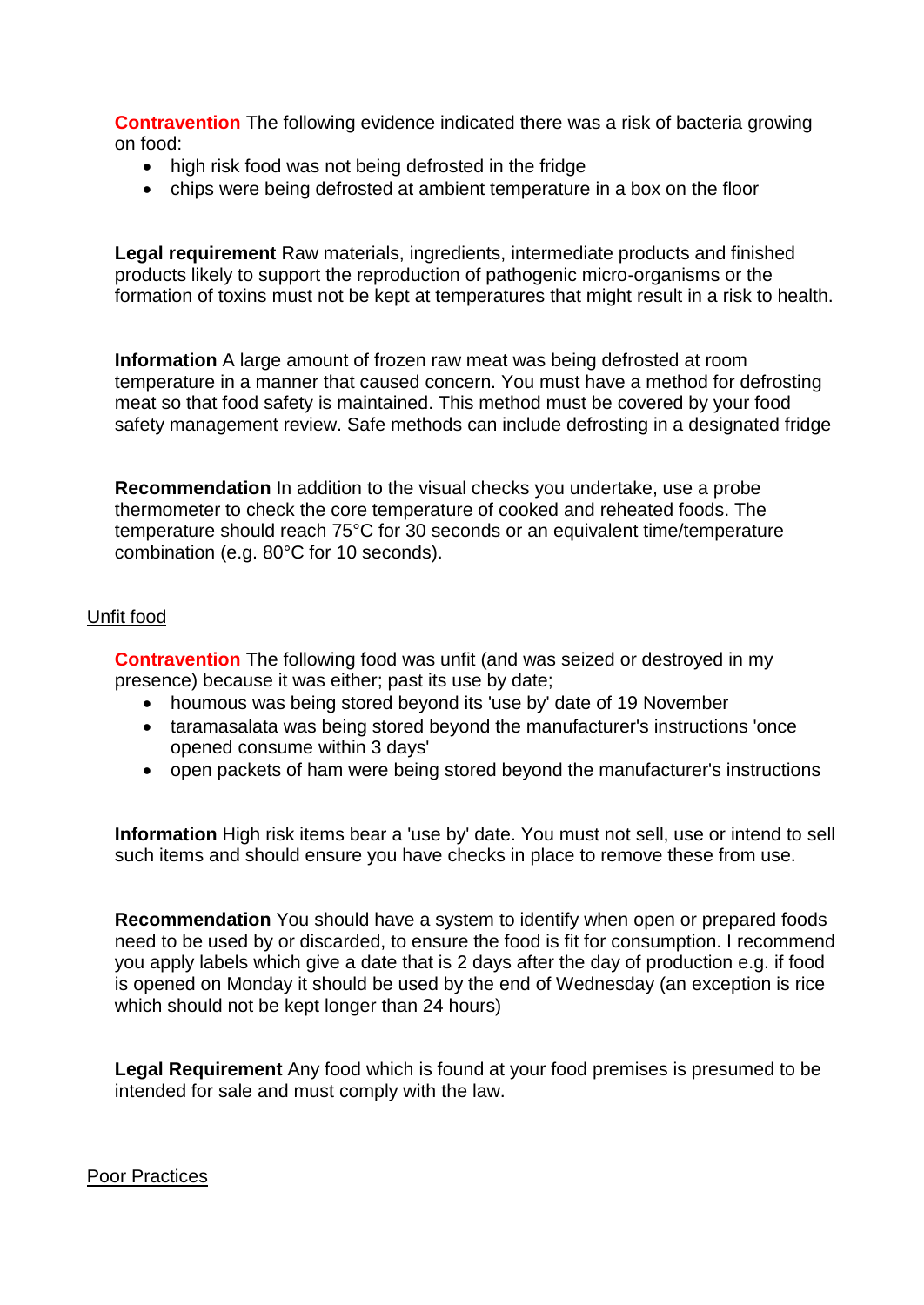**Contravention** The following matters represented poor practice and if allowed to continue may cause food to become contaminated or lead to its deterioration:

 storing food i.e avocado pears beyond it's 'Best Before date of 18/11 and 20/11

**Guidance** it is an offence to sell food which is not of the nature, substance or quality demanded by the consumer. Food sold passed it's 'Best Before date could be of a reduced quality so you must check it is ok before you use it

# **2. Structure and Cleaning**

The structure facilities and standard of cleaning and maintenance are all of a good standard and only minor repairs and/or improvements are required. Pest control and waste disposal provisions are adequate. The minor contraventions require your attention. **(Score 5)** 

### Cleaning of Structure

**Contravention** The following items were dirty and require more frequent and thorough cleaning:

- floor wall junctions
- flooring behind and under equipment
- wall behind bin

### Cleaning of Equipment and Food Contact Surfaces

**Contravention** The following items are dirty and must be cleaned:

- seals to chest freezers
- interior to microwave
- electric fly killers

# Cleaning Chemicals / Materials / Equipment and Methods

**Contravention** The following evidence demonstrated your cleaning materials, equipment and methods were not sufficient to control the spread of harmful bacteria between surfaces:

- the sanitisers are not to BS EN 1276:1997 or 13697:2001 Standards
- green scourer was very worn

**Information** Ensure you use a surface sanitiser that conforms to BS EN 1276:1997 or BS EN 13697:2001. This information should be available on the label or by contacting the manufacturer.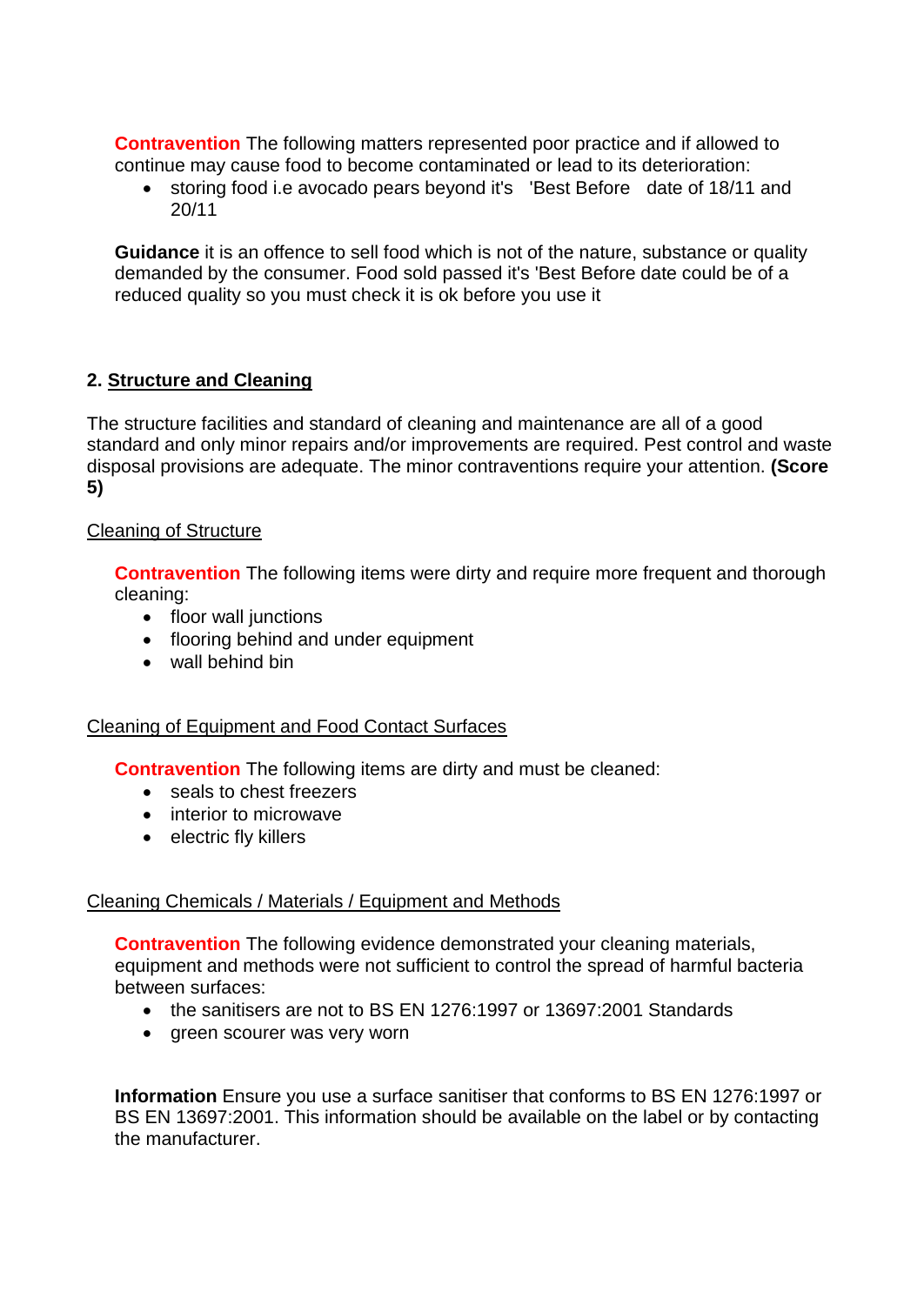'two-stage' cleaning method. Apply the sanitiser once to remove visible dirt and food debris and then a second time to ensure effective disinfection. Make sure you follow the correct contact time for the product. **Information** Even when using a surface sanitiser you should be following the

#### **Maintenance**

**Contravention** The following had not been suitably maintained and must be repaired or replaced:

• bare wood to shelf storing microwave

**Legal Requirement** you need to seal or paint the wood to leave a smooth impervious surface that can be easily cleaned

#### Facilities and Structural provision

 **Observation** I was pleased to see the premises had been well maintained and that adequate facilities had been provided.

### Pest Control

**Observation** I was pleased to see that the premises was proofed against the entry of pests and that pest control procedures were in place.

 **Observation** You have a pest control contract in place and there is no evidence of pest activity on the premises.

### **3. Confidence in Management**

 of compliance with the law. There are some minor contraventions which require your A food safety management system is in place and you demonstrate a very good standard attention. **(Score 5)** 

#### Type of Food Safety Management System Required

**Observation** You were monitoring (and recording) the temperatures of your fridges and freezers as well as the temperature of cooked/hot-held food and could demonstrate effective systems for controlling bacterial growth and survival.

Food Hazard Identification and Control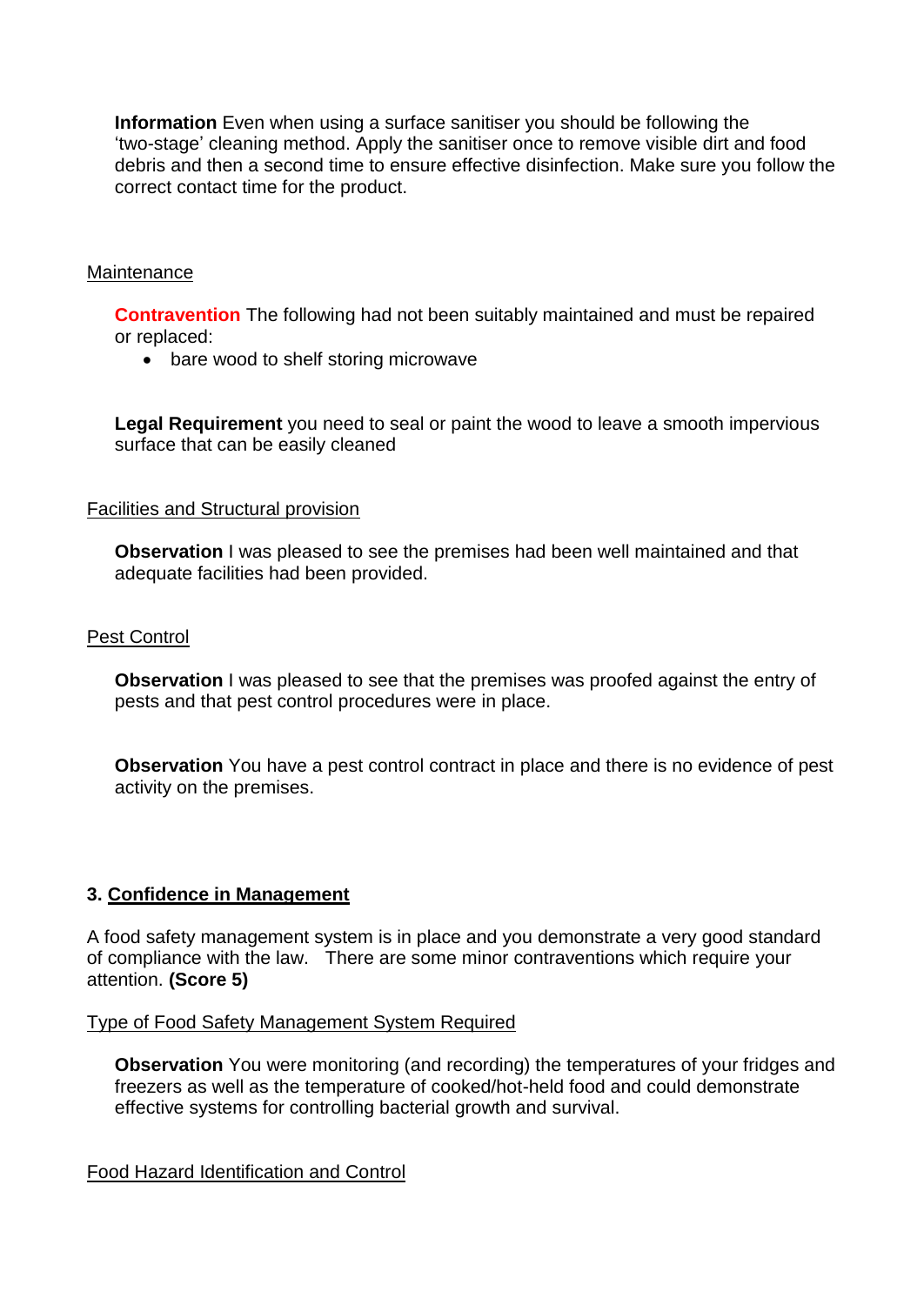**Contravention** You have not identified these food hazards or the methods of control at critical points in your operation:

- cross-contamination
- methods of control at critical points

### Proving Your Arrangements are Working Well

**Contravention** You are not working to the following safe methods in your SFBB pack:

- cross contamination/physical or chemical contamination
- food allergies
- It states in your pack that you store open foods for 3 days
- it states in your pack that raw foods are stored separately from ready-to-eat foods
- it states in your pack that allergens are stored in separate containers

### **Traceability**

**Observation** Your records were such that food could easily be traced back to its supplier.

#### Waste Food and other Refuse

 **Observation** You had measures in place to dispose of waste food appropriately and were employing the services of an approved waste contractor.

### **Training**

**Contravention** The following evidence indicated there was a staff training need:

- food handlers were not sufficiently knowledgeable about food hygiene
- food handlers were exhibiting poor food hygiene practices

**Recommendation** A Level 3 Award for Supervising Food Safety in Catering would be appropriate for your supervisory staff and those with managerial responsibility.

**Recommendation** Catering staff should refresh their food hygiene knowledge every 3 years so that they stay up to date with current legislation and good practice. Booking details for this course are on our website:<www.norwich.gov.uk>

 **Observation** I was pleased to see that food handlers had been trained to an appropriate level and evidence of their training was made available.

#### Infection Control / Sickness / Exclusion Policy